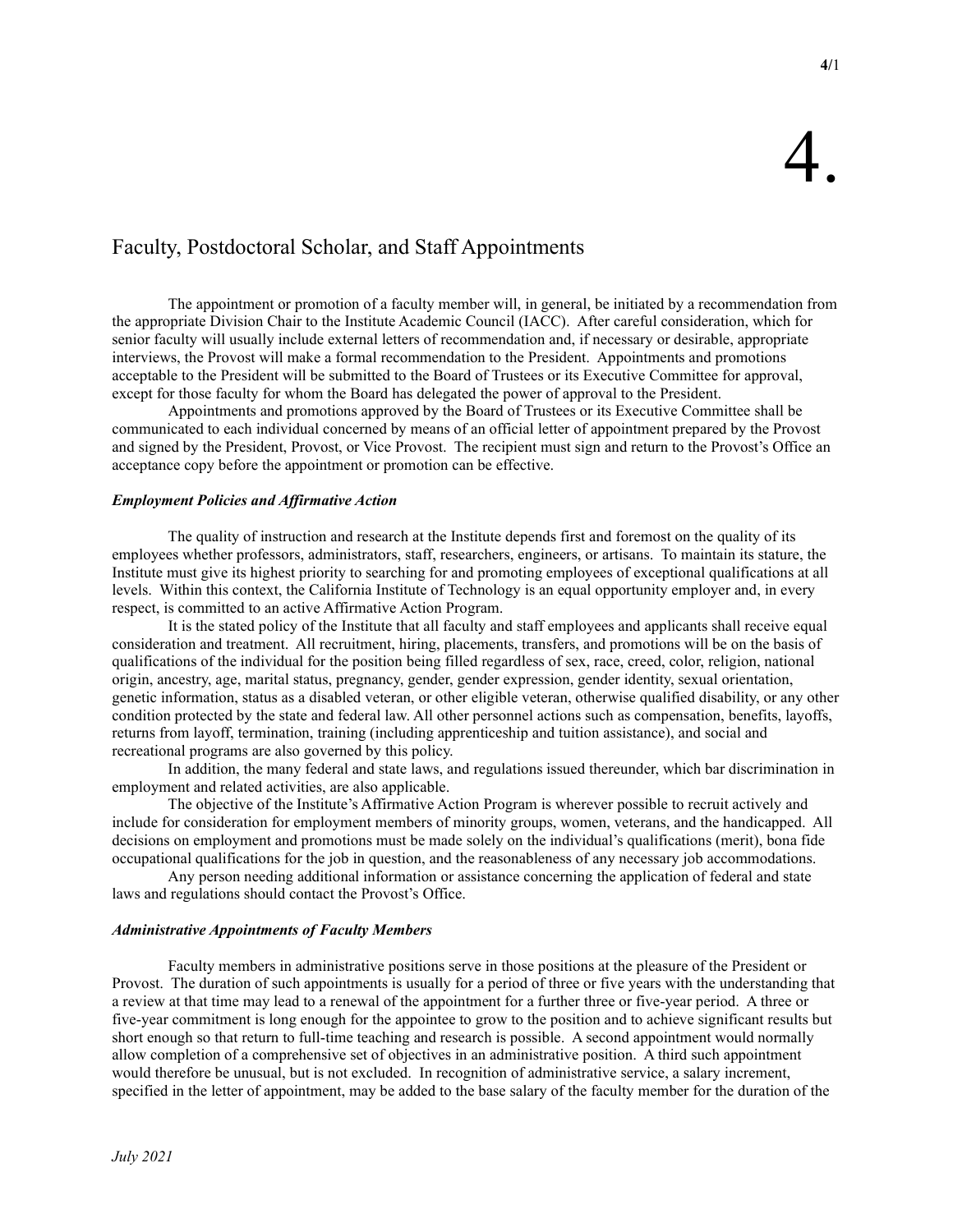administrative appointment only. Individuals appointed to administrative positions from outside the Institute are subject to a similar set of considerations.

#### *Administrative Committees*

The Administrative Committees of the Institute are appointed by the President or Provost. A list of the current committees and their members may be found in the *Caltech Catalog*.

## *Emeritus Faculty Members*

It has been the tradition at Caltech that many retired professorial faculty members continue to maintain close contacts with the Institute. The continuation of this association can be enjoyable and beneficial to the retired faculty members and it can be of substantial advantage to the Institute. It reduces the abruptness of retirement; it maintains academic relationships; it fosters useful work; and it provides the younger faculty members with invaluable sources of experience and wisdom.

Any professorial members of the faculty of age 62 or greater who have served on a full-time basis for ten years or more prior to their retirement may be considered for appointment to appropriate emeritus status. Recommendations, based upon distinguished academic accomplishments at the Institute, will be made by the appropriate Division Chair to the Provost for the approval of the Board of Trustees. Privileges of emeritus professors are in Chapter 5.

### *Research Faculty*

Research faculty members have traditionally played an important role in keeping the research activities of the Institute at the forefront. Because of changes that occur in research support, directions, resources, and professorial personnel, it is necessary that research appointments be made on quite specific terms. Any exceptions to the following guidelines for appointment of research faculty members must be specifically stated in each letter of appointment or reappointment.

Research faculty appointments are non-tenure-track and require the association of the appointee with a specific professorial faculty member. Appointments are contingent on continuation of the appointee's research area and its level of funding. In case of discontinuation of the appointee's research area or significant diminution of fiscal support for the appointee's work in it, the Institute, at its discretion, may give notice of termination. Such termination will be effective twelve months after the date of notice or at the previously specified appointment expiration date, whichever comes first. Notice of nonreappointment or of intention not to reappoint senior research faculty made for other reasons shall conform to "The Standards for Notice," Chapter 3 (1, 2, and 3).

A senior research faculty member may be a principal investigator on a grant or contract only with the approval of the cognizant Division Chair and of the Vice Provost, and only for projects for which a member of the professorial faculty is either co-investigator, or assumes formal responsibility for the validity and importance of the research and management of the budget. Within the scope of the general guidelines, senior research faculty (research professors and research assistant professors) may be cooperative or independent in research.

Nonresearch-related activities, including any occasional or voluntary teaching or service on administrative or faculty committees by the members of the research faculty, should be consistent with the purpose of the source of salary support, which is most often wholly from outside grants or contracts. Institute teaching assignments for research faculty members are to be undertaken only on an occasional and strictly voluntary basis. Temporary appointment to the rank of Lecturer is required, and compensation is normally paid to the research budget rather than to the individual. Supervision of thesis research undertaken by graduate students is permitted provided the responsible thesis advisor is a member of the professorial faculty.

Evaluation of the performance of research faculty is made only on the basis of their contributions to research. Senior research faculty appointments and reappointments are recommended and approved according to administrative procedures for faculty status as described in the first section of this chapter. Please see Chapter 8 for further discussion of policies regarding research faculty.

### *Research Professors*

Research professor appointments are made to individuals who have achieved national and international recognition for research and scholarly achievement. The appointment is normally for three years. Performance as research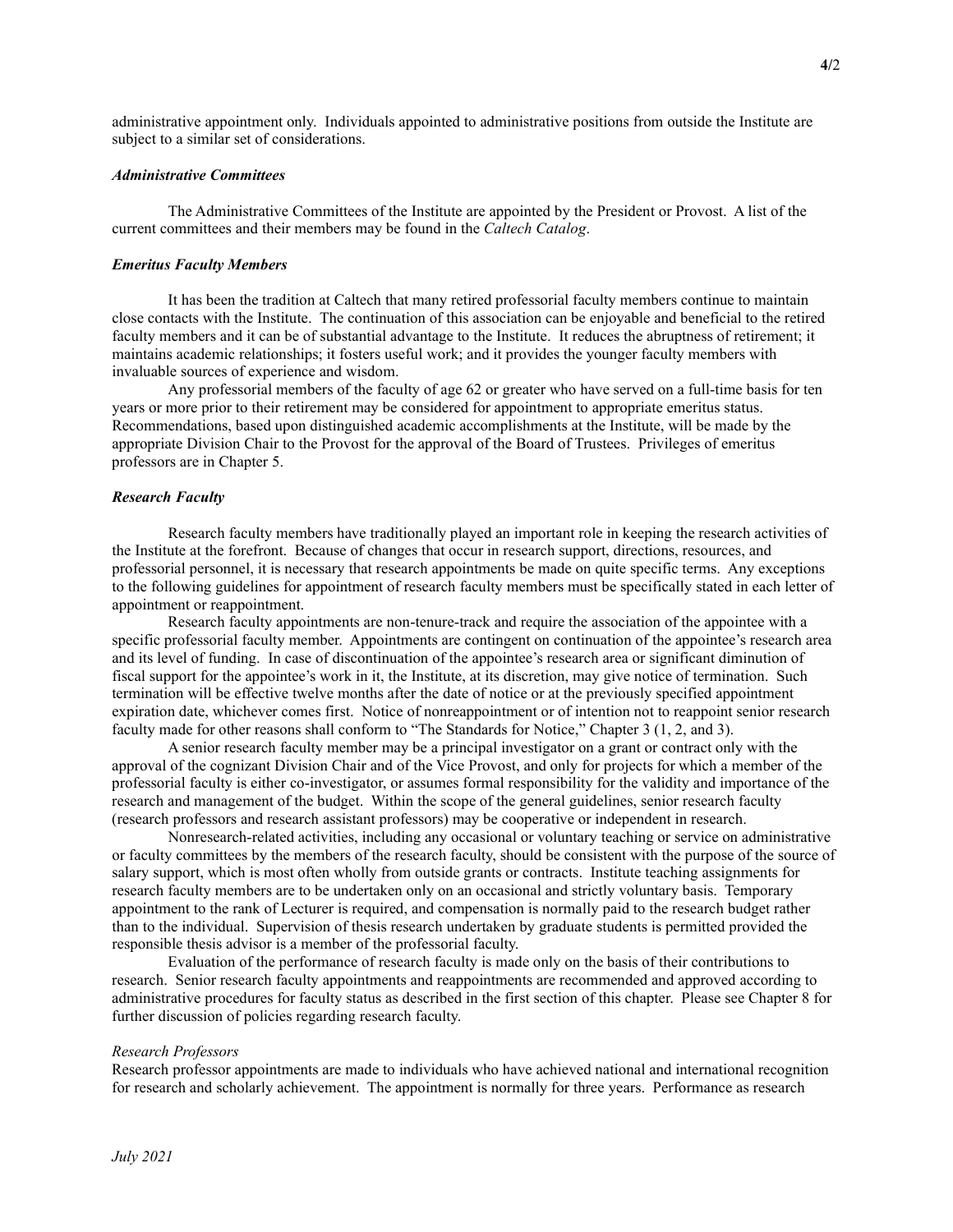professor, and the desirability of continuation of the association of the appointee with the Institute, will be reviewed by a committee appointed by the cognizant Division Chair at regular intervals, not to exceed five years.

### *Research Assistant Professors*

Appointments as research assistant professor are made for terms up to three years, but the rank of research assistant professor may only be held for a total of six years. In no instance may the amount of time spent in the combined ranks of postdoctoral scholar, senior postdoctoral scholar and research assistant professor exceed nine years. Renewal after the first two or three years as research assistant professor will be made on the basis of recommendations by a review committee appointed by the cognizant Division Chair.

#### *Faculty Associates and Senior Faculty Associates*

The titles of faculty associate or senior faculty associate may be conferred on rare occasions to a few individuals who have high professional attainments and who would be expected to make a substantial contribution to the Institute's research program. These appointments are not nor should they be viewed as part of a routine sequence of ranks available to Caltech campus or JPL employees. All appointments with these titles will be without additional stipend from the Institute, will be for a definite term not to exceed three years, and carry no implication of tenure. These appointments will not be extended beyond a total of five years without review by the faculty of the Division concerned. All appointments of faculty associates will be recommended and approved by the procedures used for research professors. Persons with these titles may hold research grants only with the approval of the Division Chair and Vice Provost, and if the grant proposals are cosponsored by a member of the professorial faculty. Senior faculty associates may use resources from such grants to offset their normal JPL salary only.

### *Teaching Faculty*

Teaching faculty members are an integral part of the Institute's teaching program and serve as an important resource for our undergraduate and graduate students. Any exceptions to the following guidelines for appointment of teaching faculty members must be specifically stated in each letter of appointment or reappointment.

Teaching faculty appointments are non-tenure-track and require sponsorship from a Division Chair. Appointments are contingent on continuation of the instructional needs of each Division. In case of discontinuation of a teaching faculty appointment, the Institute, at its discretion, may give notice of termination. Such termination shall conform to "The Standards for Notice," Chapter 3 (1, 2, and 3).

Teaching faculty members may serve as members of thesis committees and may supervise undergraduate research, but may not supervise graduate research. Proposals for teaching grants require professorial faculty sponsorship and approval by the Division Chair and Vice Provost for Research. Teaching faculty members may participate in research activities, but may not apply for research grants. Evaluation of the performance of teaching faculty is made on the basis of their contributions to the teaching program.

#### *Teaching Professors*

Teaching Professor appointments are made to individuals who have achieved a high level of distinction in teaching. The appointment is normally for three years. Performance as teaching professor and the desirability of continuation of the association of the appointee with the Institute will be reviewed by a committee appointed by the cognizant Division Chair at regular intervals, not to exceed five years.

#### *Teaching Assistant Professors*

Teaching assistant professor appointments are made to individuals who show promise to achieve a high level of distinction in teaching. The appointment is made for terms up to three years, but the rank of teaching assistant professor may be held for only a total of six years. Renewal after the first two or three years as teaching assistant professor will be made on the basis of recommendations by a review committee appointed by the cognizant Division Chair.

#### *Instructors*

An appointment as instructor at the Institute is normally for full-time teaching and research. Appointments may be made for one or two years, but the rank of instructor may be held for no more than a total of three years. Appointment as instructor is not tenure-track and time served as instructor, whether at the Institute or elsewhere, does not count toward academic tenure.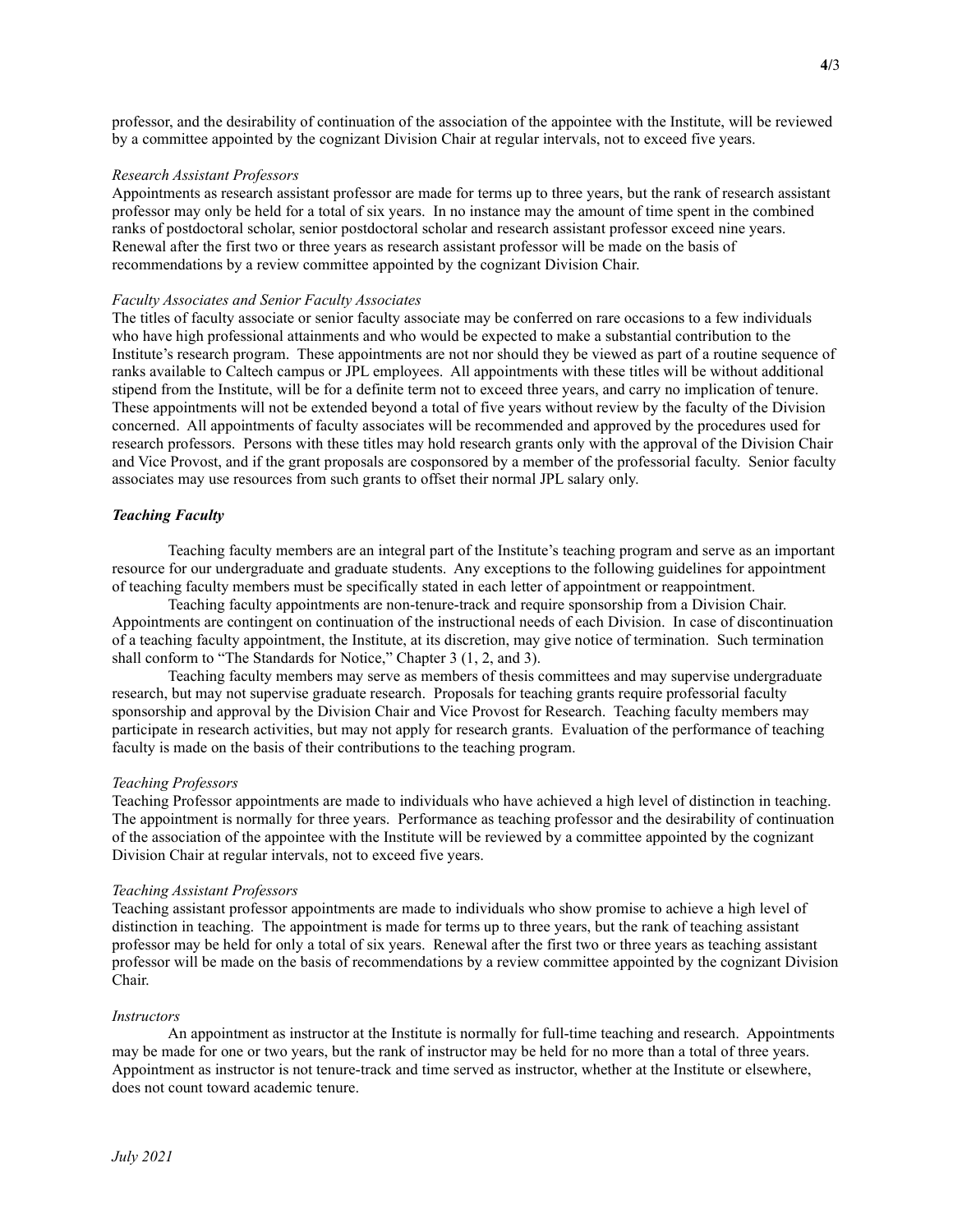### *Lecturers*

Lecturer appointments are not tenure-track and are primarily for specific teaching assignments customarily on a part-time basis. In rare instances and on an individual basis, lecturers with substantial teaching loads and long service will be given multi-year term appointments that also make them eligible for participation in the faculty retirement plan. Time served as lecturer at the Institute or elsewhere does not count toward the probationary period of academic tenure. Lecturer appointments will be extended on the basis of review no less frequently than every fifth year, unless it is clear that the sixth year will be the last year. Standards of notice for Lecturers are governed by their individual contracts.

# *Visiting Members of the Faculty*

## *Visiting Professors*

Visiting professors (of the different ranks) must teach at least one course while in residence at the Institute.

## *Visiting Associates*

Visiting associates are appointed for study or research. Teachers or investigators associated with other institutions who expect to stay at the Institute more than one month, or who will spend the equivalent of one day per week or more on campus over an extended period of time, should receive this appointment. The Division Chair concerned recommends the visitor's appointment to the Provost, and an official notice of appointment is sent by the President. Appointments of visiting faculty members will be extended beyond a cumulative total of five years only on the basis of recommendations resulting from a review process set up by the cognizant Division Chair.

# *Faculty Records Office*

Faculty members must provide the Faculty Records Office with the following information and promptly make notifications of any changes therein.

- 1. Changes in name and/or marital status.
- 2. Correct addresses and telephone numbers.
- 3. Forwarding addresses.
- 4. Honors and awards received.
- 5. Any change in visa status (inform the Faculty Records Office and the Office for International Scholar Services).

# *Other Members of Staff of Research, Instruction, and Professional Service*

# *Postdoctoral and Senior Postdoctoral Scholars*

The principles, policies, and administrative procedures concerning Postdoctoral Scholars and Senior Postdoctoral Scholars are published in the [Postdoctoral Scholars Handbook](http://provost.caltech.edu/documents/12210/Postdoctoral_Scholar_Handbook_Final_2-11-2020.pdf) which is available from the Postdoctoral Scholars Office.

# *Visitors*

Visitors are appointed for terms of no more than one year, and may be reappointed for a total of up to three years. A division may request exceptions as to the term of an appointment or as to the overall length of time a visitor stays at Caltech. Such requests should be in the form of a strong, well-documented recommendation and require approval by the Provost. Visitors are not considered members of the Caltech faculty nor may such appointments be considered a pathway to regular employment. They may be full-time or part-time, paid or unpaid. The criteria for appointment are as follows:

- 1. A visitor must be nominated by an active professorial faculty member who is a colleague and is responsible for making her or his stay at Caltech mutually beneficial.
- 2. A visitor must have an established position or relationship (e.g., registered student, on sabbatical, leave, on loan, etc.) with another academic or research institution or other approved organization/entity.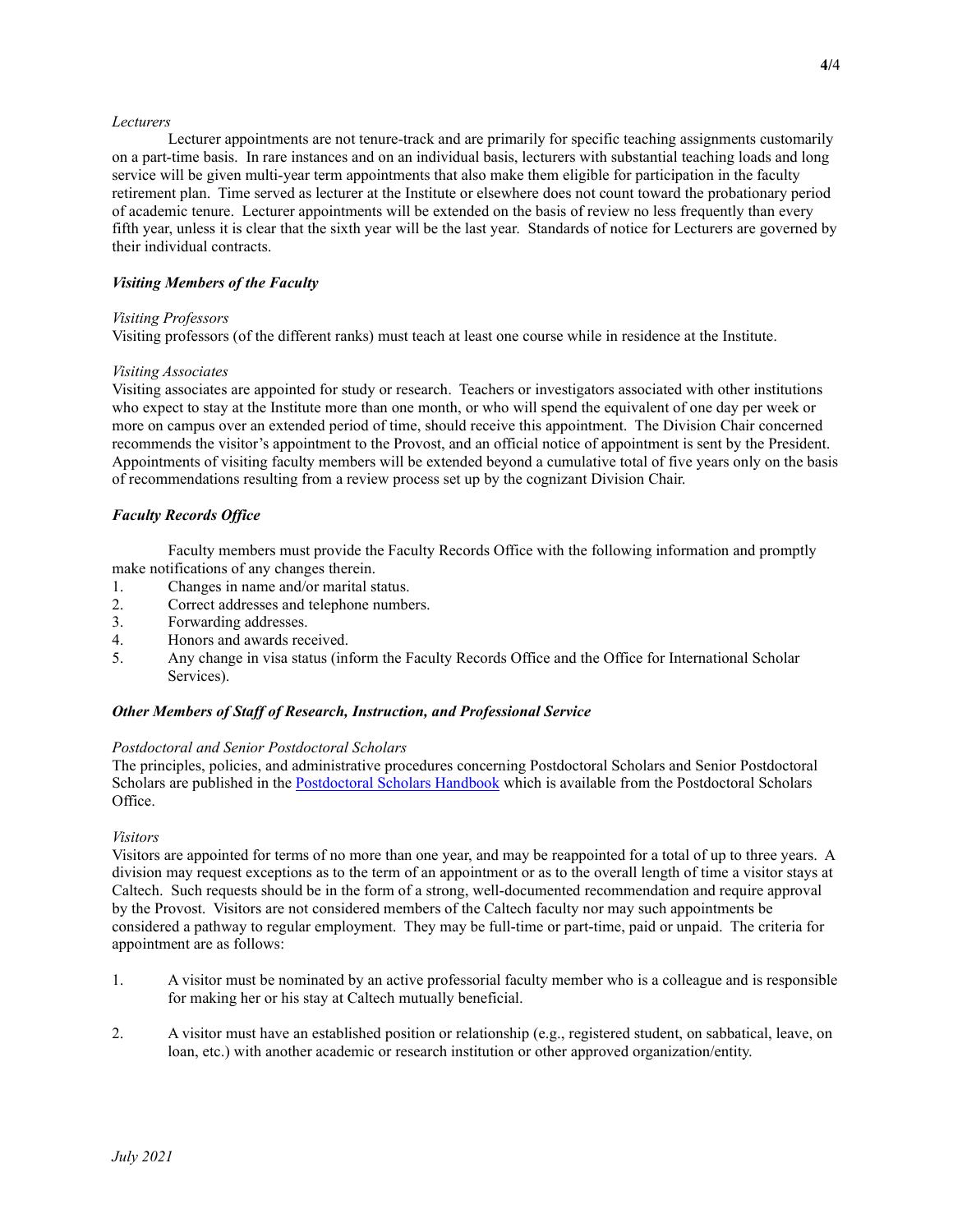### *Insurance Coverage for Visitors*

Required insurance coverage will vary depending on each visitor's circumstances. Caltech will determine what coverage(s), if any, are needed in each case, what individual or entity is to pay for its cost, and through what process such transactions are to be executed.

#### *Foreign National Visitors*

Foreign national appointees must show evidence of an appropriate visa that is current and will remain valid for the duration of the proposed period of appointment. Foreign national appointees for whom Caltech sponsors a visa must be able to demonstrate financial support sufficient to provide for a stipend equal to or exceeding the minimum rate set for graduate research assistantships paid by Caltech plus appropriate insurance coverage fee(s).

### *Visitor Entitlements and Restrictions*

- 1. A 'visitor' identification card.
- 2. Listing in the campus directory.
- 3. Membership in the Athenaeum if the visitor's status meets Athenaeum eligibility criteria.
- 4. Participation in Caltech's benefit plans, consistent with eligibility criteria for each program.
- 5. May not serve as principal investigators or co-investigators on sponsored or non-sponsored research grants or contracts.

## *Graduate Student Assistants*

Graduate assistantships require services related to teaching or research for which no academic credit is given. Graduate fellowships and scholarships require study and research for which academic credit is given. Some fellowships involve teaching duties as well. In general, graduate scholarships provide only tuition grants.

All official appointments or terminations of registered graduate students to fellowships, scholarships, and graduate assistantships are made through the Office of the Dean of Graduate Studies on the basis of recommendations made by the appropriate Divisions. Appointees are members of the staff of research and instruction but are not members of the faculty.

#### *Members of the Professional Staff, Members of the Beckman Institute, and Librarians*

Members of the professional staff have educational backgrounds, daily activities, and contributions to the scientific and technical operation and planning of the Institute that are in many ways comparable to those of the staff of research and instruction. Members of the Beckman Institute are scientists or engineers who, on the basis of their experience and abilities, are expected to make major contributions to the activities of one of the Resource Centers of the Beckman Institute. Their designation as members of the professional staff or members of the Beckman Institute conveys special recognition and appreciation by their colleagues and the Institute. The librarians are individuals who have a high level of knowledge and expertise in the field of library science, and who have demonstrated outstanding leadership, initiative, and ability to anticipate and implement changes to improve library operations.

Nonresearch-related activities, including any occasional or voluntary teaching or service on administrative or faculty committees, by members of the professional staff and members of the Beckman Institute should be consistent with the purpose of the source of salary support. Institute teaching assignments are to be undertaken only on an occasional and strictly voluntary basis. Temporary appointment to the rank of Lecturer is required, and compensation is normally paid to the original funding source rather than to the individual.

### *Staff Employees*

Complete information on appointment, promotion, and termination of staff employees (support, professional, and managerial) is given in Institute policies and personnel memoranda, which are provided to supervisors and are available on the Caltech web site.

Nonresearch-related activities, including any occasional or voluntary teaching or service on administrative or faculty committees, by staff members should be consistent with the purpose of the source of salary support. Institute teaching assignments are to be undertaken only on an occasional and strictly voluntary basis. Temporary appointment to the rank of Lecturer is required, and compensation is normally paid to the original funding source rather than to the individual.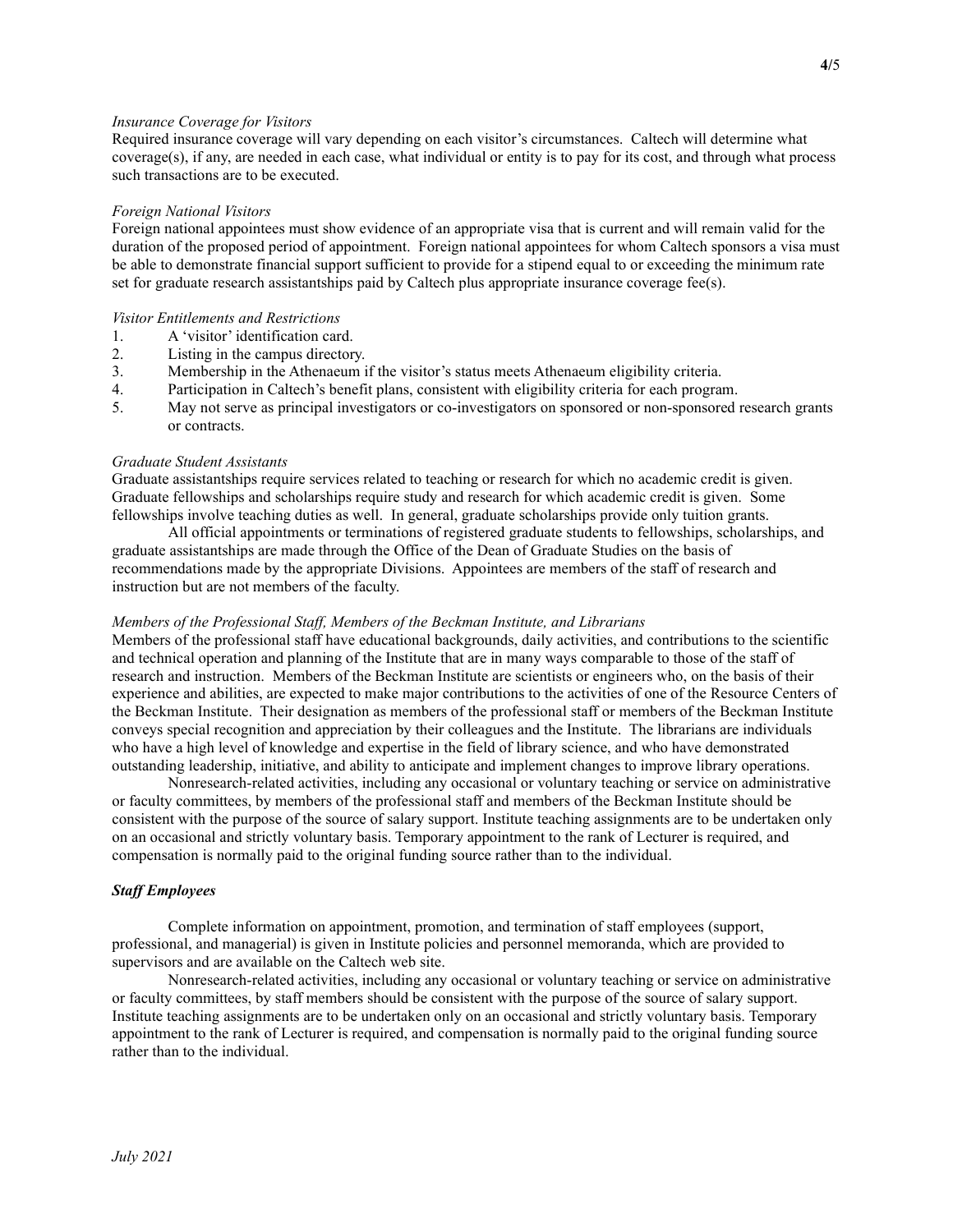## *Grievance Procedures*

It is the policy of the Institute to establish and maintain the necessary atmosphere for a sound faculty/administration relationship. To this end, individual faculty members must have the opportunity to submit complaints or grievances arising from their service at the Institute. The Institute has provided the following procedures to give such cases careful consideration and to try to bring them to a fair and speedy solution.

### *Consultation*

Faculty members may consult with the Provost's Office, the Human Resources Office, and/or the Staff and Faculty Consultation Center prior to or during the processing of any grievance.

### *Informal Procedures*

If a faculty member or a group of faculty members has a complaint or grievance it may be useful to discuss the matter informally with the appropriate Division Chair, the Provost, or the Chair of the faculty. There is also a faculty ombudsperson appointed by the Chair of the faculty to hear the complaints and grievances of faculty members and to help, through conciliation, with their resolution. The faculty ombudsperson can often serve a useful intermediary role, particularly in circumstances that involve misunderstandings or lack of proper information. The Chair of the Faculty Committee on Academic Freedom and Tenure may be able to provide useful guidance in matters within the purview of the committee.

### *Formal Requests for Consideration of a Grievance*

If informal procedures fail to resolve a grievance satisfactorily, the faculty member may file a report of the grievance with the Provost. This should be a clear, concise statement including the faculty member's understanding of the decisions already rendered by the Division Chair or other administrative personnel, and the faculty member's desired remedy or correction. The Provost will then obtain from the faculty member's Division Chair a written statement of the Division Chair's view of the grievance stated by the faculty member and will take such steps as would be useful or effective in response to the faculty member's grievance. The Provost will subsequently answer the faculty member in writing with a suggested resolution of the grievance.

#### *Appeals*

Three types of grievances are recognized, and each type is handled differently. (1) Appeals to decisions by the Provost involving issues of academic freedom or tenure, including a decision not to reappoint a tenure-track professorial faculty member, are heard by the Academic Freedom and Tenure Committee. An appeal contesting termination of a continuous professorial appointment or a term faculty appointment prior to its expiration may, if requested by the faculty member, be considered by the Academic Freedom and Tenure Committee. (2) If the Academic Freedom and Tenure Committee declines to consider the case on jurisdictional grounds, the appeal will be heard by a faculty Hearing Committee. A faculty Hearing Committee may also consider appeals deemed by the Chair of the faculty to be appropriate for such a committee. (3) All other appeals are heard by an Ad Hoc Appeals Committee. Each of these cases is presented in more detail below.

If the concern of a faculty member involves issues dealing with either academic freedom or tenure, including a decision not to reappoint a tenure-track professorial faculty member, appeals from decisions of the Provost will be heard by the Academic Freedom and Tenure Committee. The chair of the committee should be given a written complaint detailing what is to be investigated. The committee will conduct its deliberations and investigations, and transmit its findings and recommendations in the manner prescribed by the Academic Freedom and Tenure Committee guidelines (this chapter). A written report need not be given if the complaint is withdrawn by the complainant or if the issue is resolved informally prior to the submission of a written final report. A faculty member considering filing an appeal should review the Academic Freedom and Tenure Committee guidelines in this chapter. If the case involves termination of a continuous professorial appointment, or of a term faculty appointment prior to its expiration, the Board of Trustees will take final action after reviewing the recommendations of the President, the report of the faculty Academic Freedom and Tenure committee, comments, if any, by the Chair of the faculty, and comments, if any, by the complainant and the person or persons against whom the complaint is primarily directed.

Where termination of a continuous professorial appointment, or of a term faculty appointment prior to its expiration, is involved, and the Academic Freedom and Tenure Committee has either not been requested to hear the appeal, or has declined to do so, the appeal will be heard by a faculty Hearing Committee. The faculty Hearing Committee will conduct interviews, take evidence, and provide an opportunity for the complainant to be heard and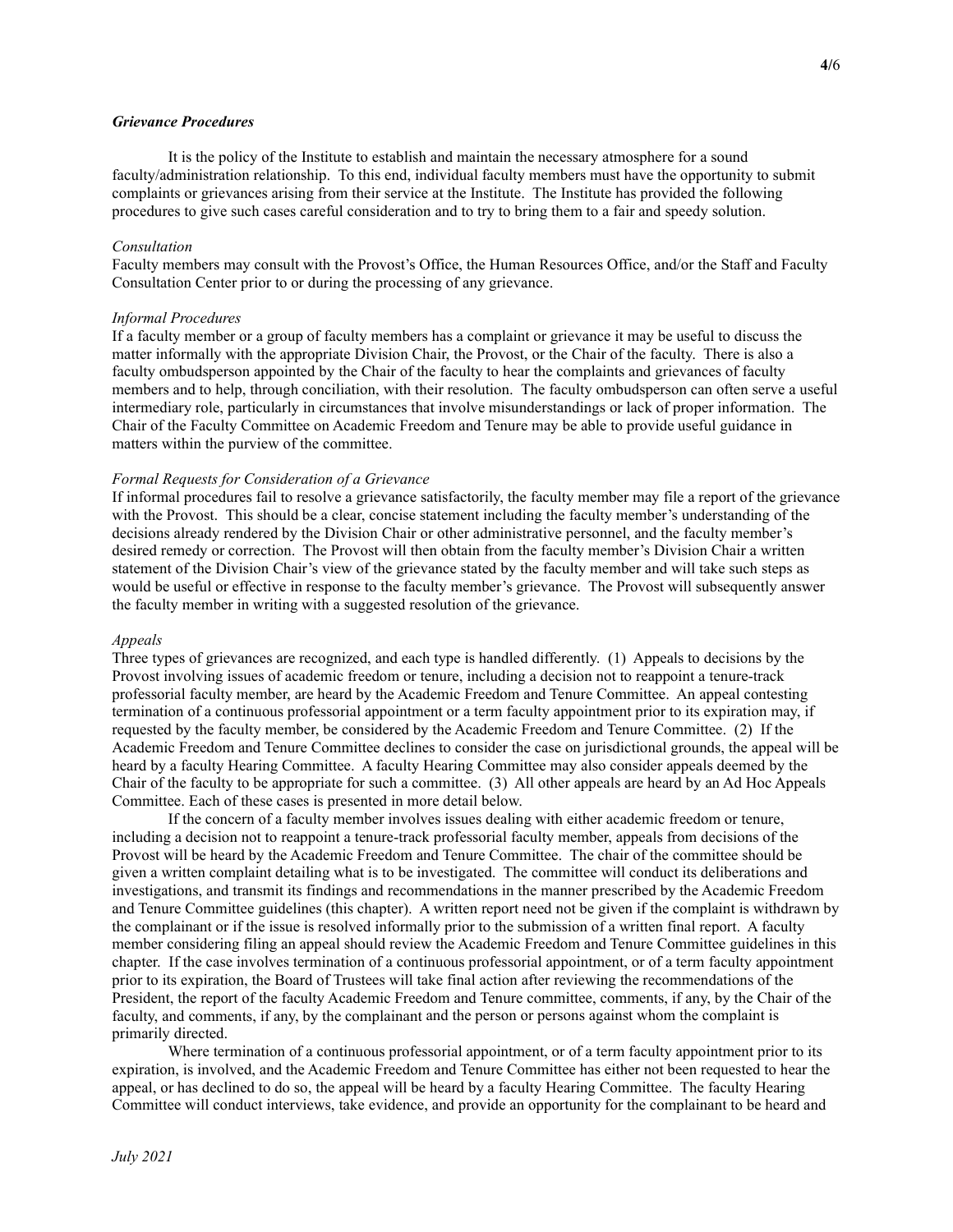challenge its findings. A record of the proceedings will be maintained by a designated member of the committee. The complainant shall have the right to bring a non-participating faculty colleague to any meeting of the faculty Hearing Committee that the complainant attends. The faculty Hearing Committee shall be constituted and shall make its recommendation as prescribed by the faculty bylaws. A written report need not be given if the appeal is withdrawn by the complainant or if the issue is resolved informally prior to the submission of a written final report. The Board of Trustees will take final action after reviewing the recommendation of the President, the report of the faculty Hearing Committee, comments, if any, by the Chair of the faculty, and comments, if any, by the complainants and the person or persons against whom the complaint is primarily directed.

If the subject of the faculty member's complaint does not fall within the purview of the Academic Freedom and Tenure Committee or a faculty Hearing Committee, or if both of those committees decline to make recommendations on all of the substantive issues, within one month of receipt of the Provost's suggested resolution of the grievance, the faculty member may submit to the Chair of the faculty a written request for consideration of an appeal. The Chair of the faculty will then appoint a five faculty-member Appeals Committee to review the matter. This committee will begin its deliberations within fifteen working days of receipt of the notice of its appointment and proceed with all deliberate speed. The faculty Appeals Committee will conduct interviews, take evidence, and provide an opportunity for the complainant to be heard and to challenge its findings. The complainant shall have the right to bring a non-participating faculty colleague to any meeting of the faculty Appeals Committee that the complainant attends. A written report need not be given if the appeal is withdrawn by the complainant or if the issue is resolved informally prior to the submission of a written final report. The recommendations of the faculty Appeals Committee shall be submitted in writing to the Chair and Vice Chair of the faculty, to the complainant, to the Provost, to the person or persons against whom the complaint is primarily directed, and to the President. The President's decision will be final, and all parties will be so notified.

#### *Academic Freedom and Tenure Committee Guidelines*

The Academic Freedom and Tenure Committee (henceforth AFTC) deals with matters pertaining to infringement of academic freedom and appeals against non-reappointment of faculty or a decision not to grant tenure to a professor.

Faculty who wish to appeal nonappointment or professors who wish to appeal a decision not to grant tenure must notify the Chair of the AFTC in writing within 30 days of being informed by the Provost of this decision. A member of the Caltech faculty or postdoctoral scholar who wishes the AFTC to investigate a possible infringement of academic freedom, must likewise contact the Chair in a timely manner, typically within a year of the alleged infringement.

If, after discussion with the Chair of the AFTC, the complainant still wishes the AFTC to consider the case, the hearing shall be conducted according to the following principles:

- i. Any member of the AFTC who has a prior involvement with the case or other conflict of interest, will be replaced by a former member of the AFTC chosen by the AFTC Chair in consultation with the Chair of the faculty.
- ii. To facilitate its considerations, the AFTC may delegate individual members or establish subcommittees to gather evidence and prepare recommendations for the full committee's consideration.
- iii. One member of the AFTC will be designated to maintain a record of the proceedings.
- iv. All committee members are expected to be present whenever the full committee discusses a case. A quorum for committee meetings comprises four of the six members in attendance.
- v. In hearing a case, the committee shall review the entire record and may seek additional written or oral testimony related to the complaint, as is necessary. The committee's deliberations shall remain confidential to the committee until a final report is submitted.
- vi. The complainant and the person or persons against whom the complaint is primarily directed (for example, the President or Provost or Division Chair in the case of denials of reappointment or tenure) shall each be afforded the opportunity to meet with the committee before it completes its review, to present their views on the issues underlying the complaint. The complainant is entitled to be accompanied by another member of the Caltech faculty or postdoctoral scholar as a non-participating observer during meetings with the committee.
- vii. At any stage of these proceedings, the complainant has the right to withdraw the complaint, at which point the AFTC's investigation will cease and any draft reports that may have been written will be destroyed. This provision is intended to facilitate informal resolution of the dispute.